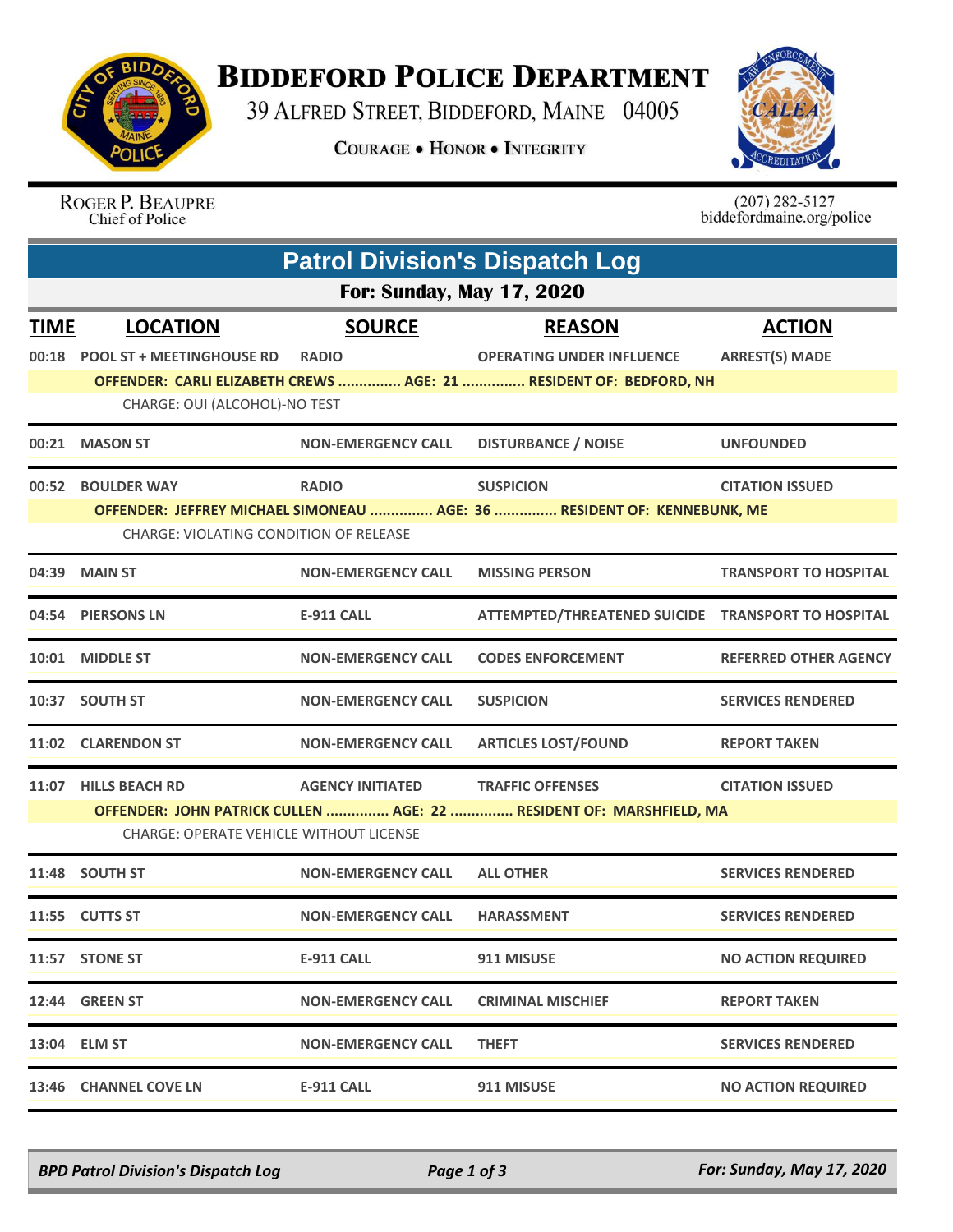| <b>TIME</b> | <b>LOCATION</b>              | <b>SOURCE</b>             | <b>REASON</b>                    | <b>ACTION</b>                |
|-------------|------------------------------|---------------------------|----------------------------------|------------------------------|
|             | 13:59 ALFRED ST              | <b>AGENCY INITIATED</b>   | <b>THEFT</b>                     | <b>SERVICES RENDERED</b>     |
|             | 14:01 HILLS BEACH RD         | <b>E-911 CALL</b>         | 911 MISUSE                       | <b>WARNING ISSUED</b>        |
|             | 14:39 POOL ST                | <b>NON-EMERGENCY CALL</b> | <b>CHECK WELFARE</b>             | <b>NEGATIVE CONTACT</b>      |
|             | 15:02 ELM ST                 | <b>NON-EMERGENCY CALL</b> | <b>HARASSMENT</b>                | <b>SERVICES RENDERED</b>     |
|             | 15:29 PEARL ST               | <b>E-911 CALL</b>         | 911 MISUSE                       | <b>CALL TRANSFERRED</b>      |
|             | 15:42 SUMMER ST              | <b>NON-EMERGENCY CALL</b> | <b>NOISE COMPLAINT</b>           | <b>NO VIOLATION</b>          |
|             | 16:49 HILL ST                | <b>NON-EMERGENCY CALL</b> | <b>EMERGENCY ORDER VIOLATION</b> | <b>SERVICES RENDERED</b>     |
|             | 17:53 SOUTH ST               | <b>NON-EMERGENCY CALL</b> | <b>JUVENILE OFFENSES</b>         | <b>UNFOUNDED</b>             |
|             | 18:05 PIERSONS LN            | <b>NON-EMERGENCY CALL</b> | <b>CHECK WELFARE</b>             | <b>TRANSPORT TO HOSPITAL</b> |
| 18:47       | <b>GRAHAM ST</b>             | <b>NON-EMERGENCY CALL</b> | <b>NOISE COMPLAINT</b>           | <b>NO VIOLATION</b>          |
|             | 18:56 LINCOLN ST + PEARL ST  | <b>E-911 CALL</b>         | <b>DOMESTIC COMPLAINTS</b>       | <b>REPORT TAKEN</b>          |
|             | 19:14 POOL ST                | <b>NON-EMERGENCY CALL</b> | <b>EMERGENCY ORDER VIOLATION</b> | <b>REFERRED OTHER AGENCY</b> |
|             | 19:43 ALFRED ST              | <b>NON-EMERGENCY CALL</b> | <b>CRIMINAL MISCHIEF</b>         | <b>UNFOUNDED</b>             |
|             | 20:13 MAIN ST                | <b>E-911 CALL</b>         | 911 MISUSE                       | <b>DISPATCH HANDLED</b>      |
|             | 20:56 FOSS ST                | <b>NON-EMERGENCY CALL</b> | <b>DISTURBANCE / NOISE</b>       | <b>SERVICES RENDERED</b>     |
|             | 20:57 MAY ST                 | <b>E-911 CALL</b>         | 911 MISUSE                       | <b>NO ACTION REQUIRED</b>    |
|             | 21:13 SOUTH ST + CRESCENT ST | <b>AGENCY INITIATED</b>   | <b>TRAFFIC OFFENSES</b>          | <b>WARNING ISSUED</b>        |
|             | 21:16 OAK ST                 | <b>NON-EMERGENCY CALL</b> | <b>DISTURBANCE / NOISE</b>       | <b>UNFOUNDED</b>             |
|             | 21:17 PROSPECT ST            | <b>E-911 CALL</b>         | 911 MISUSE                       | <b>NO VIOLATION</b>          |
|             | 21:29 STATE ST               | <b>E-911 CALL</b>         | 911 MISUSE                       | <b>NO ACTION REQUIRED</b>    |
|             | 21:40 PEARL ST               | E-911 CALL                | 911 MISUSE                       | <b>DISPATCH HANDLED</b>      |
|             | 21:42 SUMMER ST + FALL ST    | <b>NON-EMERGENCY CALL</b> | <b>DISTURBANCE / NOISE</b>       | <b>WARNING ISSUED</b>        |
|             | 21:50 SOUTH ST               | <b>NON-EMERGENCY CALL</b> | <b>NOISE COMPLAINT</b>           | <b>SERVICES RENDERED</b>     |
|             | 22:18 HAZEL ST               | <b>NON-EMERGENCY CALL</b> | <b>MISSING PERSON</b>            | <b>REPORT TAKEN</b>          |
|             | 23:05 ALFRED ST              | <b>AGENCY INITIATED</b>   | <b>TRAFFIC OFFENSES</b>          | <b>VSAC ISSUED</b>           |

*BPD Patrol Division's Dispatch Log Page 2 of 3 For: Sunday, May 17, 2020*